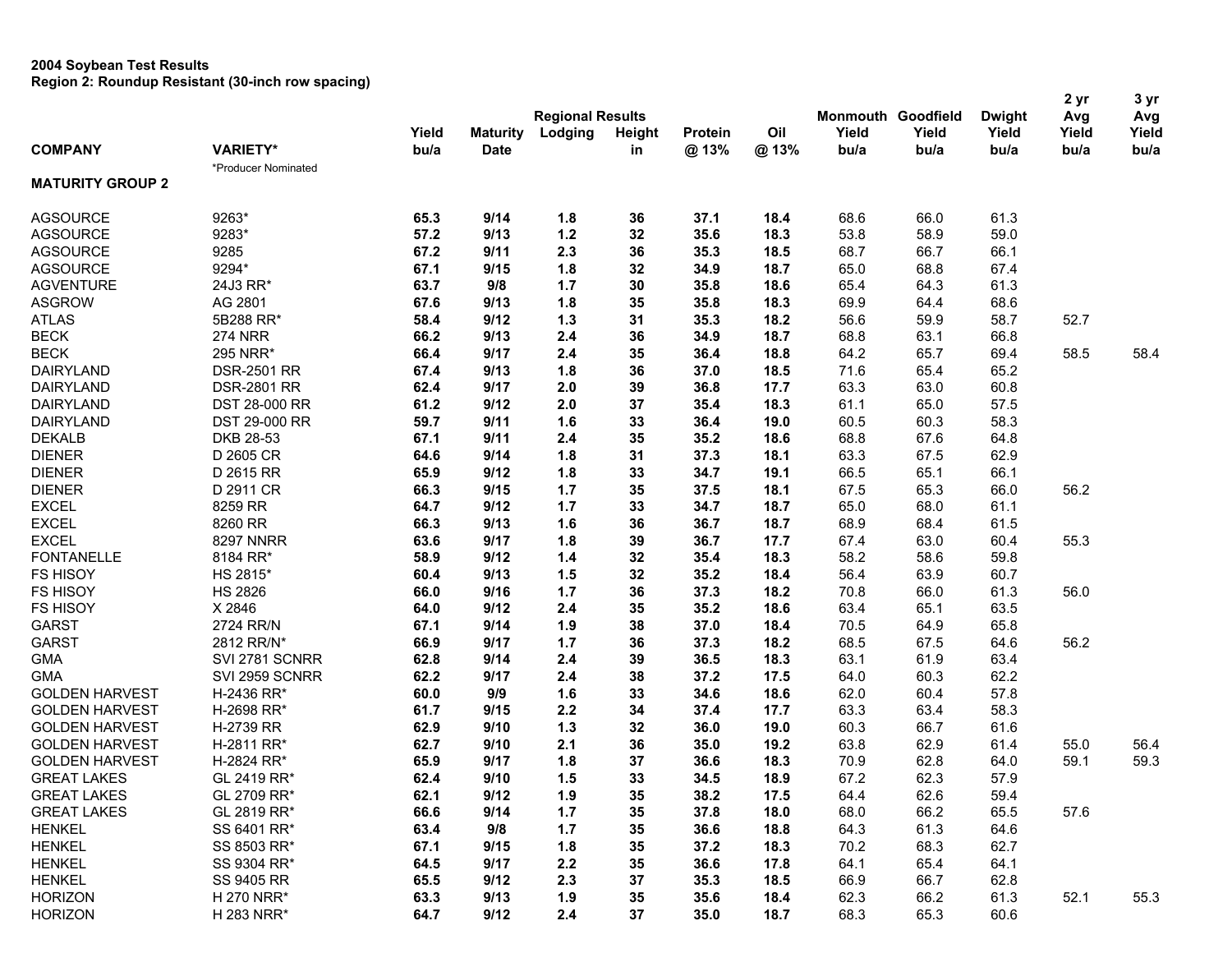|                  |                         |       |                         |         |               |         |      |       |                           |               | 2 yr  | 3 yr  |
|------------------|-------------------------|-------|-------------------------|---------|---------------|---------|------|-------|---------------------------|---------------|-------|-------|
|                  |                         |       | <b>Regional Results</b> |         |               |         |      |       | <b>Monmouth Goodfield</b> | <b>Dwight</b> | Avg   | Avg   |
|                  |                         | Yield | <b>Maturity</b>         | Lodging | <b>Height</b> | Protein | Oil  | Yield | Yield                     | Yield         | Yield | Yield |
| <b>COMPANY</b>   | <b>VARIETY*</b>         | bu/a  | <b>Date</b>             |         | in            | @13%    | @13% | bu/a  | bu/a                      | bu/a          | bu/a  | bu/a  |
|                  | *Producer Nominated     |       |                         |         |               |         |      |       |                           |               |       |       |
| <b>HORIZON</b>   | H 285 NRR*              | 64.4  | 9/16                    | 1.8     | 36            | 37.4    | 18.2 | 66.5  | 66.6                      | 60.2          | 55.2  | 58.1  |
| <b>HUBNER</b>    | H 291 NRR*              | 66.9  | 9/17                    | 2.3     | 37            | 36.2    | 19.0 | 68.1  | 64.6                      | 67.8          |       |       |
| <b>KRUGER</b>    | 261 RR/SCN              | 66.6  | 9/14                    | $1.7$   | 35            | 36.9    | 18.6 | 71.6  | 67.1                      | 61.1          |       |       |
| <b>KRUGER</b>    | 263 RR                  | 62.3  | 9/12                    | 2.1     | 38            | 35.3    | 18.8 | 63.1  | 62.5                      | 61.2          |       |       |
| <b>KRUGER</b>    | 265+ RR/SCN             | 64.5  | 9/9                     | 2.3     | 39            | 36.1    | 18.1 | 65.3  | 62.9                      | 65.3          |       |       |
| <b>KRUGER</b>    | 267 RR                  | 62.8  | 9/12                    | 2.7     | 37            | 36.3    | 18.2 | 65.1  | 60.3                      | 62.9          |       |       |
| <b>KRUGER</b>    | 270 RR                  | 61.1  | 9/10                    | 2.2     | 38            | 35.1    | 19.0 | 58.6  | 65.8                      | 58.8          | 53.1  | 55.4  |
| <b>KRUGER</b>    | 273 RR                  | 64.4  | 9/10                    | 2.3     | 36            | 35.8    | 18.6 | 64.7  | 62.7                      | 65.6          |       |       |
| <b>KRUGER</b>    | 277 RR/SCN              | 63.1  | 9/10                    | 1.6     | 34            | 34.9    | 18.5 | 63.4  | 63.4                      | 62.5          |       |       |
| <b>KRUGER</b>    | 277+ RR/SCN*            | 67.7  | 9/12                    | 1.8     | 32            | 37.4    | 18.1 | 71.0  | 69.0                      | 63.2          |       |       |
| <b>KRUGER</b>    | 277+A RR/SCN            | 66.7  | 9/14                    | 1.8     | 32            | 37.6    | 17.9 | 69.0  | 67.9                      | 63.3          |       |       |
| <b>KRUGER</b>    | 282 RR/SCN              | 67.3  | 9/13                    | 1.9     | 36            | 37.5    | 18.1 | 69.6  | 68.9                      | 63.5          | 56.5  | 58.7  |
| <b>KRUGER</b>    | 287 RR/SCN              | 68.4  | 9/12                    | 2.4     | 35            | 35.1    | 18.6 | 71.9  | 65.3                      | 68.0          |       |       |
| <b>KRUGER</b>    | 287A RR/SCN             | 67.4  | 9/12                    | 2.5     | 37            | 35.3    | 18.5 | 67.9  | 67.3                      | 66.9          |       |       |
| <b>KRUGER</b>    | 288 RR/SCN*             | 68.2  | 9/13                    | 1.9     | 36            | 37.3    | 18.4 | 72.2  | 67.2                      | 65.2          | 57.2  | 59.4  |
| <b>KRUGER</b>    | 289+ RR                 | 60.4  | 9/10                    | 1.8     | 32            | 35.0    | 19.1 | 59.9  | 59.1                      | 62.3          | 54.0  |       |
| <b>KRUGER</b>    | 292 RR                  | 63.3  | 9/15                    | 1.9     | 30            | 35.2    | 18.6 | 62.0  | 64.4                      | 63.5          | 54.9  | 56.0  |
| <b>KRUGER</b>    | 297 RR/SCN              | 66.9  | 9/17                    | 2.3     | 35            | 36.7    | 18.4 | 65.1  | 67.1                      | 68.6          |       |       |
| <b>KRUGER</b>    | 297A RR/SCN             | 69.4  | 9/17                    | 2.4     | 35            | 36.6    | 18.4 | 70.3  | 68.8                      | 69.2          |       |       |
| <b>KRUGER</b>    | 298 RR                  | 61.2  | 9/14                    | 1.8     | 34            | 35.4    | 18.3 | 58.9  | 64.4                      | 60.4          |       |       |
| <b>KRUGER</b>    | 299 RR/SCN*             | 68.7  | 9/15                    | 1.8     | 36            | 36.7    | 17.8 | 73.1  | 67.2                      | 65.8          | 57.6  |       |
| LEWIS            | 2822*                   | 65.3  | 9/15                    | 1.8     | 36            | 37.5    | 18.2 | 68.6  | 64.2                      | 63.1          | 56.3  |       |
| LEWIS            | 2896                    | 65.6  | 9/11                    | 2.3     | 36            | 35.4    | 18.5 | 68.1  | 65.4                      | 63.4          |       |       |
| LG SEEDS         | C 2844 NRR*             | 67.7  | 9/14                    | 1.8     | 35            | 37.4    | 18.2 | 72.4  | 67.2                      | 63.5          |       |       |
| <b>MERSCHMAN</b> | <b>CHEROKEE XRR*</b>    | 68.1  | 9/15                    | 1.6     | 34            | 35.3    | 18.3 | 70.6  | 68.7                      | 65.0          | 58.2  | 58.7  |
| <b>MERSCHMAN</b> | <b>CHICKASAW VIIIRR</b> | 66.8  | 9/16                    | 1.9     | 35            | 37.5    | 18.1 | 68.7  | 66.0                      | 65.6          | 55.8  |       |
| <b>MERSCHMAN</b> | <b>MOHEGAN IVRR*</b>    | 65.7  | 9/15                    | 2.3     | 38            | 37.1    | 18.8 | 67.2  | 62.7                      | 67.2          |       |       |
| <b>MERSCHMAN</b> | SHAWNEE 527RR           | 67.2  | 9/13                    | 1.8     | 30            | 37.5    | 18.1 | 69.1  | 66.8                      | 65.7          |       |       |
| <b>MERSCHMAN</b> | SIOUX IIRR              | 62.3  | 9/12                    | $1.4$   | 32            | 35.9    | 18.9 | 66.0  | 62.8                      | 58.2          | 53.9  | 56.3  |
| <b>MONIER</b>    | M 2808 RR               | 67.6  | 9/12                    | 2.4     | 37            | 35.5    | 18.4 | 68.4  | 69.0                      | 65.3          |       |       |
| <b>MWS</b>       | 2856 CRR*               | 66.8  | 9/16                    | $1.7$   | 35            | 37.3    | 18.1 | 70.0  | 66.3                      | 64.1          | 54.9  |       |
| <b>MWS</b>       | 2944 CRR*               | 64.8  | 9/15                    | 2.0     | 35            | 36.5    | 18.0 | 67.0  | 62.2                      | 65.1          | 57.1  |       |
| NC+              | 2A73 RR*                | 62.7  | 9/12                    | $1.4$   | 34            | 35.9    | 19.0 | 63.4  | 64.4                      | 60.1          |       |       |
| NC+              | 2A93 RR*                | 64.9  | 9/15                    | 2.0     | 30            | 35.0    | 18.8 | 61.0  | 67.4                      | 66.1          |       |       |
| NC+              | 2A98 RR*                | 60.8  | 9/12                    | 2.0     | 37            | 34.9    | 19.2 | 59.8  | 62.4                      | 60.4          |       |       |
| <b>NK BRAND</b>  | S 27-T7*                | 61.7  | 9/9                     | 1.6     | 31            | 34.8    | 19.6 | 62.2  | 64.1                      | 58.6          |       |       |
| <b>NU-AG</b>     | 284 NRR*                | 67.3  | 9/14                    | 1.8     | 35            | 37.2    | 18.2 | 70.5  | 66.3                      | 64.9          |       |       |
| NU-AG            | 292 NRR*                | 65.5  | 9/14                    | 1.8     | 33            | 35.0    | 18.6 | 67.3  | 63.9                      | 65.3          | 55.3  |       |
| <b>PIONEER</b>   | 92M70*                  | 68.9  | 9/12                    | 2.0     | 36            | 34.9    | 19.0 | 73.3  | 68.6                      | 64.9          | 59.6  |       |
| <b>PIONEER</b>   | 92M91*                  | 64.0  | 9/11                    | 1.8     | 36            | 34.2    | 20.4 | 66.8  | 59.8                      | 65.5          |       |       |
| <b>PIONEER</b>   | 92M92                   | 71.1  | 9/15                    | 2.1     | 40            | 36.5    | 17.4 | 68.3  | 73.5                      | 71.4          |       |       |
| PRAIRIE BRAND    | PB-2643 RR              | 64.4  | 9/12                    | 1.6     | 35            | 34.6    | 19.1 | 62.5  | 67.2                      | 63.6          | 56.1  |       |
| PRAIRIE BRAND    | <b>PB-2794 NRR</b>      | 65.7  | 9/11                    | 2.4     | 37            | 35.1    | 18.7 | 67.8  | 66.1                      | 63.1          |       |       |
| <b>ROESCHLEY</b> | 5247 RR                 | 62.5  | 9/11                    | $1.7$   | 32            | 34.5    | 19.2 | 60.0  | 64.3                      | 63.2          |       |       |
|                  |                         |       |                         |         |               |         |      |       |                           |               |       |       |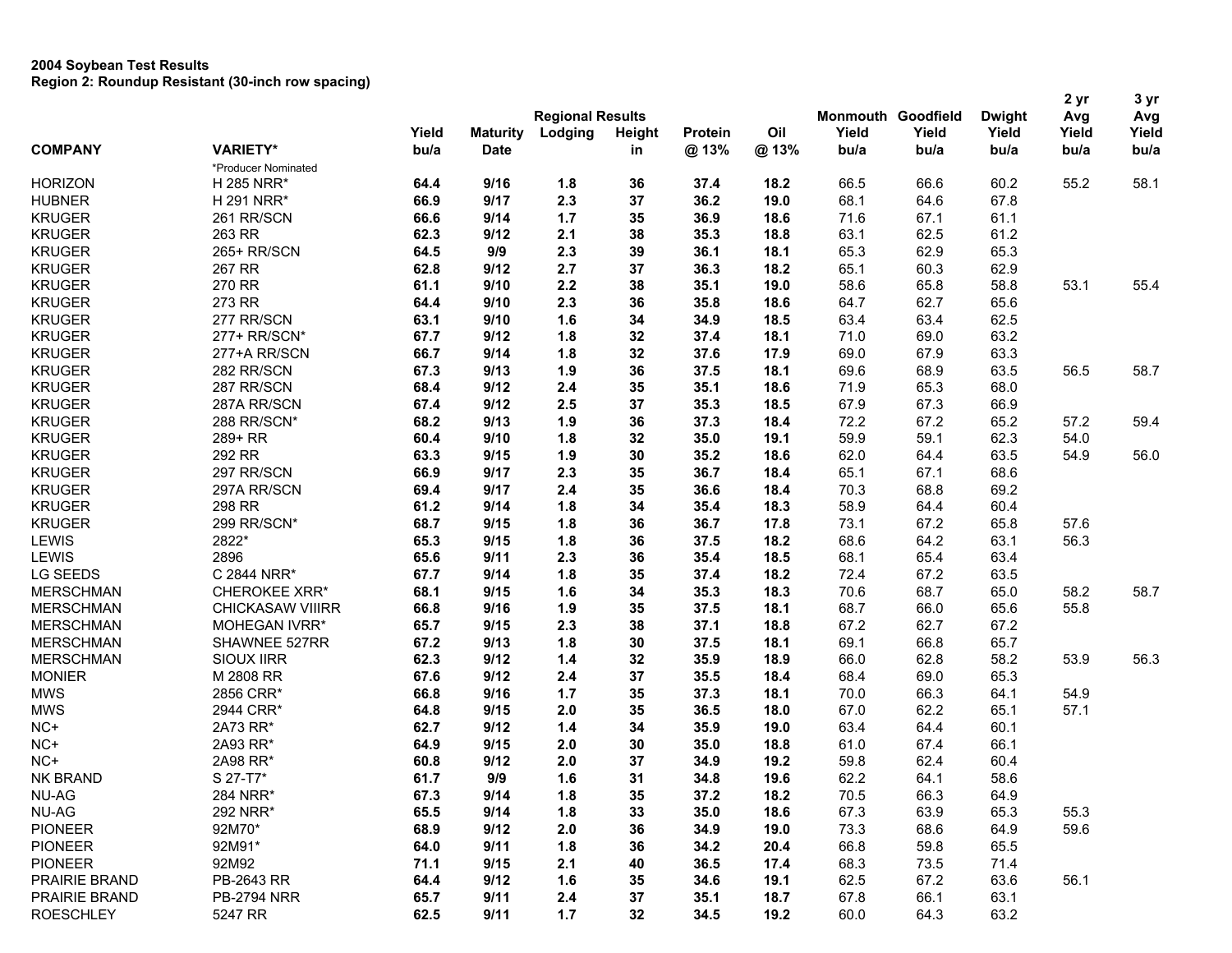|                         |                     |       |                 |                         |                |         |      | <b>Monmouth Goodfield</b> |       |               | 2 yr  | 3 yr  |
|-------------------------|---------------------|-------|-----------------|-------------------------|----------------|---------|------|---------------------------|-------|---------------|-------|-------|
|                         |                     |       |                 | <b>Regional Results</b> |                |         |      |                           |       | <b>Dwight</b> | Avg   | Avg   |
|                         |                     | Yield | <b>Maturity</b> | Lodging                 | <b>Height</b>  | Protein | Oil  | Yield                     | Yield | Yield         | Yield | Yield |
| <b>COMPANY</b>          | <b>VARIETY*</b>     | bu/a  | <b>Date</b>     |                         | in             | @13%    | @13% | bu/a                      | bu/a  | bu/a          | bu/a  | bu/a  |
|                         | *Producer Nominated |       |                 |                         |                |         |      |                           |       |               |       |       |
| <b>SIEBEN</b>           | SS 2304 NRR*        | 63.2  | 9/8             | 1.6                     | 31             | 35.8    | 18.6 | 66.1                      | 64.8  | 58.8          |       |       |
| <b>SIEBEN</b>           | SS 2805 NRR*        | 67.2  | 9/14            | 1.8                     | 37             | 37.0    | 18.4 | 72.2                      | 66.1  | 63.4          |       |       |
| <b>STINE</b>            | S 2702-4            | 65.4  | 9/12            | 1.8                     | 32             | 37.4    | 18.1 | 66.9                      | 64.5  | 64.7          |       |       |
| <b>STINE</b>            | S 2783-4            | 61.4  | 9/11            | $1.3$                   | 31             | 36.1    | 18.9 | 62.7                      | 62.1  | 59.3          | 52.9  | 55.3  |
| <b>STINE</b>            | S 2842-4*           | 66.4  | 9/14            | 1.7                     | 36             | 37.1    | 18.2 | 67.3                      | 65.9  | 66.0          | 56.7  | 58.6  |
| <b>STINE</b>            | S 2912-4            | 70.4  | 9/16            | 2.3                     | 36             | 35.9    | 19.0 | 69.6                      | 70.6  | 70.9          |       |       |
| <b>TRISLER TRISOY</b>   | 2933 RR             | 59.6  | 9/15            | 2.0                     | 30             | 35.4    | 18.6 | 56.7                      | 61.0  | 61.2          | 52.7  |       |
| <b>WILKEN</b>           | 2319 RR             | 60.9  | 9/8             | 1.8                     | 32             | 36.2    | 18.4 | 60.1                      | 63.5  | 59.3          | 52.1  |       |
| <b>WILKEN</b>           | 2341 NRR            | 64.0  | 9/9             | 1.5                     | 30             | 36.0    | 18.5 | 63.3                      | 65.4  | 63.1          | 54.6  |       |
| <b>WILKEN</b>           | 2531 NRR*           | 61.3  | 9/8             | 2.0                     | 34             | 36.6    | 18.8 | 61.5                      | 60.0  | 62.3          | 52.9  |       |
| <b>WILKEN</b>           | <b>2541 NRR</b>     | 62.5  | 9/6             | 1.8                     | 35             | 35.7    | 18.2 | 65.2                      | 63.3  | 58.9          |       |       |
| <b>WILKEN</b>           | 2574 RR             | 64.2  | 9/13            | $1.7$                   | 35             | 34.7    | 19.2 | 65.6                      | 66.2  | 60.8          | 55.0  |       |
| <b>WILKEN</b>           | 2659 RR             | 61.7  | 9/13            | $1.7$                   | 31             | 34.2    | 18.6 | 64.3                      | 59.9  | 61.0          |       |       |
| <b>WILKEN</b>           | 2663 RR*            | 59.9  | 9/11            | 1.9                     | 36             | 35.2    | 19.0 | 57.8                      | 63.5  | 58.3          | 53.1  | 55.1  |
| <b>WILKEN</b>           | <b>2665 NRR</b>     | 63.0  | 9/14            | 2.0                     | 35             | 38.1    | 17.6 | 63.8                      | 64.4  | 60.7          | 53.5  |       |
| <b>WILKEN</b>           | 2671 NRR*           | 67.3  | 9/13            | 1.9                     | 35             | 37.2    | 18.4 | 71.0                      | 66.1  | 64.6          | 56.5  |       |
| <b>WILKEN</b>           | 2678 RR             | 62.8  | 9/11            | 1.4                     | 33             | 36.1    | 18.8 | 63.4                      | 62.2  | 62.7          | 54.1  |       |
| <b>WILKEN</b>           | 2685 RR*            | 64.4  | 9/12            | 2.0                     | 34             | 34.3    | 19.3 | 62.9                      | 63.7  | 66.5          | 55.0  |       |
| <b>WILKEN</b>           | <b>2765 NRR</b>     | 64.1  | 9/13            | $1.7$                   | 32             | 37.4    | 18.2 | 66.0                      | 64.2  | 62.1          |       |       |
| <b>WILKEN</b>           | <b>2782 NRR</b>     | 65.9  | 9/10            | 2.1                     | 40             | 36.0    | 18.0 | 66.1                      | 65.8  | 65.8          |       |       |
| <b>WILKEN</b>           | 2788 NRR*           | 66.4  | 9/15            | 1.8                     | 36             | 37.3    | 18.2 | 69.5                      | 66.4  | 63.2          |       |       |
|                         | <b>2791 NRR</b>     |       |                 |                         |                |         |      |                           |       |               |       |       |
| <b>WILKEN</b>           |                     | 66.2  | 9/14            | 1.9                     | 39             | 37.3    | 18.3 | 69.6                      | 65.3  | 63.8          |       |       |
| <b>WILKEN</b>           | <b>WX 134 NRR</b>   | 64.4  | 9/16            | 2.0                     | 39             | 36.5    | 17.9 | 68.1                      | 62.4  | 62.7          | 55.7  |       |
| <b>WILKEN</b>           | <b>WX 300 RR</b>    | 64.3  | 9/16            | 2.0                     | 40             | 35.4    | 19.4 | 67.0                      | 61.6  | 64.4          |       |       |
| <b>WILLCROSS</b>        | RR 2215             | 62.9  | 9/18            | 2.3                     | 35             | 35.3    | 19.3 | 64.6                      | 58.4  | 65.6          |       |       |
| <b>WILLCROSS</b>        | RR 2254             | 58.4  | 9/9             | 1.7                     | 36             | 35.1    | 19.1 | 59.9                      | 57.1  | 58.2          |       |       |
| <b>WILLCROSS</b>        | RR 2255 N           | 59.3  | 9/7             | 1.6                     | 37             | 34.4    | 19.0 | 60.5                      | 61.5  | 55.9          |       |       |
| <b>WILLCROSS</b>        | RR 2272 N*          | 65.1  | 9/13            | 1.9                     | 38             | 35.6    | 18.5 | 67.0                      | 66.6  | 61.7          |       |       |
| <b>WILLCROSS</b>        | <b>RR 2274</b>      | 62.5  | 9/10            | 1.6                     | 32             | 34.9    | 18.9 | 66.2                      | 59.8  | 61.5          |       |       |
| <b>WILLCROSS</b>        | RR 2283 N*          | 65.1  | 9/15            | 1.8                     | 37             | 37.1    | 18.3 | 67.1                      | 66.8  | 61.5          | 55.7  |       |
| <b>WILLCROSS</b>        | <b>RR 2284</b>      | 64.8  | 9/11            | 2.0                     | 35             | 34.6    | 19.4 | 66.9                      | 60.6  | 66.9          |       |       |
| <b>WILLCROSS</b>        | RR 2295 N           | 65.5  | 9/13            | 2.6                     | 37             | 35.2    | 18.6 | 63.5                      | 66.3  | 66.8          |       |       |
|                         | <b>AVERAGE</b>      | 64.4  | 9/13            | 1.9                     | 35             | 36.1    | 18.4 | 65.7                      | 64.6  | 63.0          | 55.3  | 57.2  |
|                         | L.S.D. 25% LEVEL    | 2.3   |                 | 0.2                     | 1              | 0.40    | 0.22 | 3.0                       | 2.9   | 3.0           |       |       |
|                         | COEFF. OF VAR. (%)  | 6.5   |                 | 18.7                    | $\overline{7}$ | 2.0     | 2.2  | 4.9                       | 4.7   | 5.1           |       |       |
| <b>MATURITY GROUP 3</b> |                     |       |                 |                         |                |         |      |                           |       |               |       |       |
| <b>AGSOURCE</b>         | 9323*               | 61.7  | 9/19            | 2.6                     | 38             | 35.6    | 18.3 | 61.2                      | 60.8  | 62.9          |       |       |
| <b>AGSOURCE</b>         | 9375                | 62.5  | 9/22            | 2.3                     | 39             | 35.1    | 18.2 | 62.3                      | 61.2  | 63.9          |       |       |
| <b>AGSOURCE</b>         | X 39295 N           | 63.6  | 9/17            | 2.2                     | 40             | 36.5    | 17.8 | 63.9                      | 64.4  | 62.5          |       |       |
| <b>AGVENTURE</b>        | 34J1 NRR*           | 69.9  | 9/21            | 2.5                     | 36             | 35.9    | 18.7 | 67.4                      | 71.2  | 71.2          |       |       |
| <b>ASGROW</b>           | AG 3101             | 66.8  | 9/16            | 2.2                     | 39             | 37.7    | 17.1 | 65.3                      | 67.4  | 67.6          |       |       |
|                         |                     |       |                 |                         |                |         |      |                           |       |               |       |       |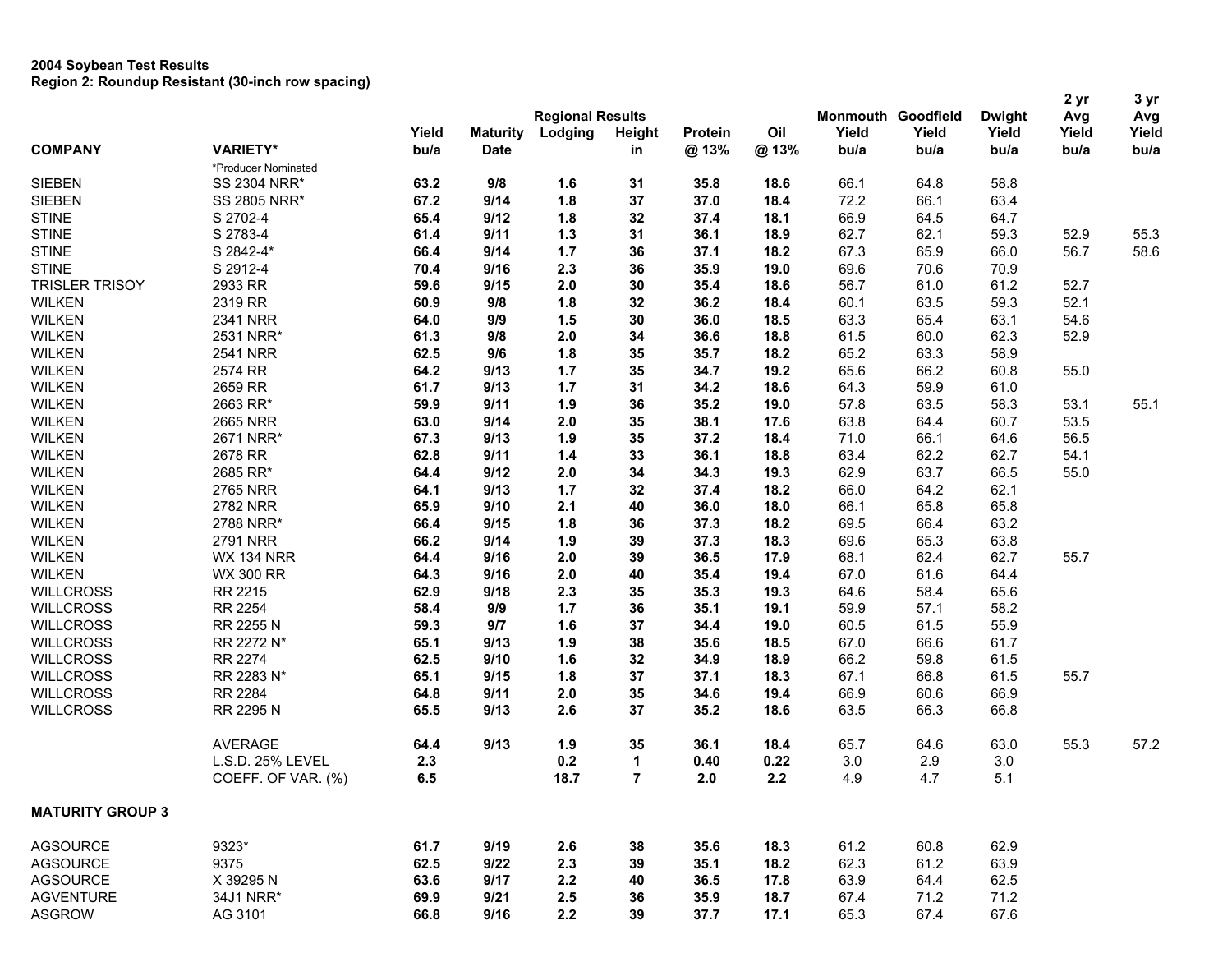|                             |                     |                         |                 |         |               |         |      |                           |       |               | 2 yr  | 3 yr  |
|-----------------------------|---------------------|-------------------------|-----------------|---------|---------------|---------|------|---------------------------|-------|---------------|-------|-------|
|                             |                     | <b>Regional Results</b> |                 |         |               |         |      | <b>Monmouth Goodfield</b> |       | <b>Dwight</b> | Avg   | Avg   |
|                             |                     | Yield                   | <b>Maturity</b> | Lodging | <b>Height</b> | Protein | Oil  | Yield                     | Yield | Yield         | Yield | Yield |
| <b>COMPANY</b>              | <b>VARIETY*</b>     | bu/a                    | <b>Date</b>     |         | in            | @ 13%   | @13% | bu/a                      | bu/a  | bu/a          | bu/a  | bu/a  |
|                             | *Producer Nominated |                         |                 |         |               |         |      |                           |       |               |       |       |
| <b>ASGROW</b>               | AG 3202*            | 66.7                    | 9/18            | 2.8     | 39            | 35.4    | 18.5 | 69.3                      | 66.7  | 64.0          | 56.8  |       |
| <b>ASGROW</b>               | AG 3305             | 69.4                    | 9/23            | 2.4     | 35            | 33.8    | 18.3 | 64.8                      | 72.0  | 71.4          |       |       |
| <b>ASGROW</b>               | AG 3602             | 73.1                    | 9/24            | 2.2     | 40            | 37.0    | 17.0 | 77.7                      | 72.4  | 69.2          |       |       |
| <b>ASGROW</b>               | AG 3802             | 67.3                    | 9/27            | 2.3     | 42            | 35.6    | 17.3 | 67.6                      | 69.3  | 65.1          |       |       |
| <b>ATLAS</b>                | 5B381 NRR*          | 70.1                    | 9/26            | 2.5     | 35            | 34.7    | 19.5 | 66.0                      | 74.1  | 70.3          | 59.3  |       |
| <b>ATLAS</b>                | 5N327 RR*           | 68.9                    | 9/19            | 2.5     | 36            | 35.9    | 19.3 | 70.4                      | 66.7  | 69.5          |       |       |
| <b>ATLAS</b>                | 5N351 RR*           | 71.9                    | 9/20            | 2.5     | 36            | 36.1    | 18.7 | 71.9                      | 74.0  | 69.7          | 62.2  |       |
| <b>BECK</b>                 | 323 RR*             | 70.4                    | 9/18            | 2.4     | 37            | 36.0    | 19.2 | 69.6                      | 70.0  | 71.6          | 62.4  | 63.5  |
| <b>BECK</b>                 | <b>354 NRR</b>      | 68.5                    | 9/23            | 2.3     | 41            | 37.7    | 17.0 | 73.7                      | 68.1  | 63.8          |       |       |
| <b>BECK</b>                 | 367 NRR*            | 69.5                    | 9/26            | 2.7     | 36            | 34.4    | 19.4 | 63.0                      | 73.6  | 71.9          | 59.3  | 60.2  |
| <b>BECK</b>                 | 375 NRR*            | 67.0                    | 9/25            | 2.4     | 39            | 36.3    | 18.1 | 66.7                      | 68.8  | 65.5          | 62.6  |       |
| DAIRYLAND                   | <b>DSR-297 RR*</b>  | 64.8                    | 9/16            | 2.4     | 35            | 35.3    | 19.4 | 67.5                      | 67.1  | 59.9          | 52.5  | 54.7  |
| <b>DAIRYLAND</b>            | <b>DSR-3000 RR</b>  | 63.0                    | 9/16            | 2.2     | 36            | 36.2    | 18.9 | 65.3                      | 65.2  | 58.4          |       |       |
| <b>DAIRYLAND</b>            | <b>DSR-3002 RR</b>  | 66.5                    | 9/23            | 2.6     | 39            | 37.0    | 18.1 | 68.5                      | 67.1  | 64.1          |       |       |
| <b>DAIRYLAND</b>            | DSR-301 RR*         | 65.0                    | 9/20            | 2.4     | 41            | 35.0    | 19.3 | 65.4                      | 65.5  | 64.1          | 54.3  | 57.1  |
| <b>DAIRYLAND</b>            | DSR-326 RR*         | 66.8                    | 9/24            | 2.3     | 41            | 36.7    | 18.3 | 67.8                      | 68.0  | 64.5          | 56.6  |       |
| DAIRYLAND                   | <b>DSR-3500 RR</b>  | 67.3                    | 9/26            | 2.7     | 40            | 36.7    | 18.1 | 67.3                      | 66.2  | 68.5          |       |       |
| <b>DAIRYLAND</b>            | <b>DSR-3501 RR</b>  | 66.5                    | 9/23            | 2.4     | 43            | 35.3    | 18.3 | 67.7                      | 67.3  | 64.4          |       |       |
| <b>DAIRYLAND</b>            | <b>DSR-3600 RR</b>  | 66.0                    | 9/28            | 2.6     | 38            | 36.6    | 18.8 | 63.1                      | 67.6  | 67.3          |       |       |
| <b>DAIRYLAND</b>            | <b>DSR-385 RR*</b>  | 70.8                    | 9/29            | 1.8     | 38            | 35.6    | 19.3 | 65.4                      | 73.2  | 73.7          | 62.7  |       |
| <b>DAIRYLAND</b>            | DST 34-001 RR       | 64.6                    | 9/21            | 2.5     | 40            | 35.4    | 18.4 | 66.7                      | 62.3  | 64.9          |       |       |
| <b>DEKALB</b>               | DKB 31-51*          | 68.9                    | 9/19            | 2.6     | 38            | 36.0    | 19.0 | 65.7                      | 70.2  | 70.9          | 62.8  | 63.1  |
| <b>DEKALB</b>               | DKB 36-52           | 67.2                    | 9/24            | 2.4     | 40            | 37.4    | 17.1 | 67.5                      | 70.1  | 64.1          |       |       |
| <b>DIENER</b>               | D 3005 CR           | 64.7                    | 9/17            | 2.4     | 36            | 35.5    | 18.8 | 63.3                      | 66.4  | 64.5          |       |       |
| <b>DIENER</b>               | D 3310 CR*          | 63.0                    | 9/17            | 2.1     | 40            | 36.4    | 18.6 | 62.1                      | 64.3  | 62.7          |       |       |
| <b>EXCEL</b>                | 8302 RR             | 63.2                    | 9/17            | 2.3     | 35            | 36.3    | 18.9 | 61.0                      | 66.9  | 61.7          |       |       |
| <b>EXCEL</b>                | 8343 NNRR           | 67.1                    | 9/22            | 2.6     | 41            | 36.8    | 18.0 | 64.3                      | 69.8  | 67.3          |       |       |
| <b>EXCEL</b>                | 8344 RR             | 65.6                    | 9/22            | 2.5     | 39            | 35.3    | 18.5 | 66.2                      | 68.1  | 62.4          |       |       |
| <b>EXCEL</b>                | 8354 RR             | 63.0                    | 9/20            | 2.6     | 42            | 35.3    | 18.3 | 60.6                      | 66.5  | 61.8          |       |       |
| <b>EXCEL</b>                | <b>8357 NNRR</b>    | 69.0                    | 9/23            | 2.3     | 39            | 36.8    | 17.3 | 67.5                      | 69.0  | 70.5          |       |       |
| <b>FONTANELLE</b>           | 9011 RR*            | 63.5                    | 9/15            | 2.2     | 35            | 33.9    | 19.2 | 63.2                      | 64.3  | 63.0          | 52.7  |       |
| <b>FS HISOY</b>             | <b>HS 3135</b>      | 65.5                    | 9/16            | 2.5     | 38            | 34.1    | 19.1 | 65.8                      | 65.5  | 65.2          | 58.5  |       |
| <b>FS HISOY</b>             | <b>HS 3236</b>      | 70.0                    | 9/19            | 2.5     | 36            | 36.2    | 19.0 | 68.7                      | 71.5  | 69.8          | 63.3  |       |
| <b>FS HISOY</b>             | HS 3306*            | 67.6                    | 9/17            | 2.7     | 38            | 34.9    | 18.7 | 66.9                      | 67.5  | 68.2          | 56.8  | 58.7  |
| <b>FS HISOY</b>             | <b>HS 3536</b>      | 69.5                    | 9/21            | 2.4     | 35            |         | 18.7 | 70.7                      | 70.4  | 67.5          | 60.6  |       |
|                             | <b>HS 3726</b>      |                         |                 |         | 38            | 35.9    |      |                           |       | 67.7          |       |       |
| <b>FS HISOY</b><br>FS HISOY |                     | 69.0                    | 9/25            | 2.3     |               | 36.3    | 18.1 | 69.5                      | 70.0  |               |       |       |
|                             | X 3046              | 66.2                    | 9/13            | 2.8     | 37            | 36.3    | 18.7 | 63.4                      | 68.8  | 66.4          |       |       |
| <b>FS HISOY</b>             | X 3346              | 69.4                    | 9/18            | 2.2     | 40            | 36.7    | 17.5 | 72.3                      | 68.5  | 67.5          |       |       |
| <b>FS HISOY</b>             | X 3446              | 68.3                    | 9/20            | 2.3     | 39            | 35.0    | 19.2 | 70.2                      | 66.8  | 67.9          |       |       |
| <b>FS HISOY</b>             | X 3646              | 66.6                    | 9/23            | 2.4     | 40            | 37.6    | 17.0 | 69.4                      | 69.7  | 60.7          |       |       |
| <b>FS HISOY</b>             | X 3846              | 72.9                    | 9/27            | 2.1     | 39            | 34.5    | 18.8 | 73.2                      | 70.3  | 75.2          |       |       |
| GARST                       | 3212 RR/N*          | 69.0                    | 9/17            | 2.7     | 39            | 35.0    | 18.7 | 71.0                      | 67.7  | 68.2          | 58.2  | 59.8  |
| GARST                       | 3512 RR/N           | 70.7                    | 9/21            | 2.4     | 35            | 35.8    | 18.7 | 70.8                      | 72.3  | 68.9          |       |       |
| <b>GMA</b>                  | SVI 3349 SCNRR      | 63.0                    | 9/19            | 2.4     | 38            | 35.3    | 18.6 | 63.5                      | 61.2  | 64.3          |       |       |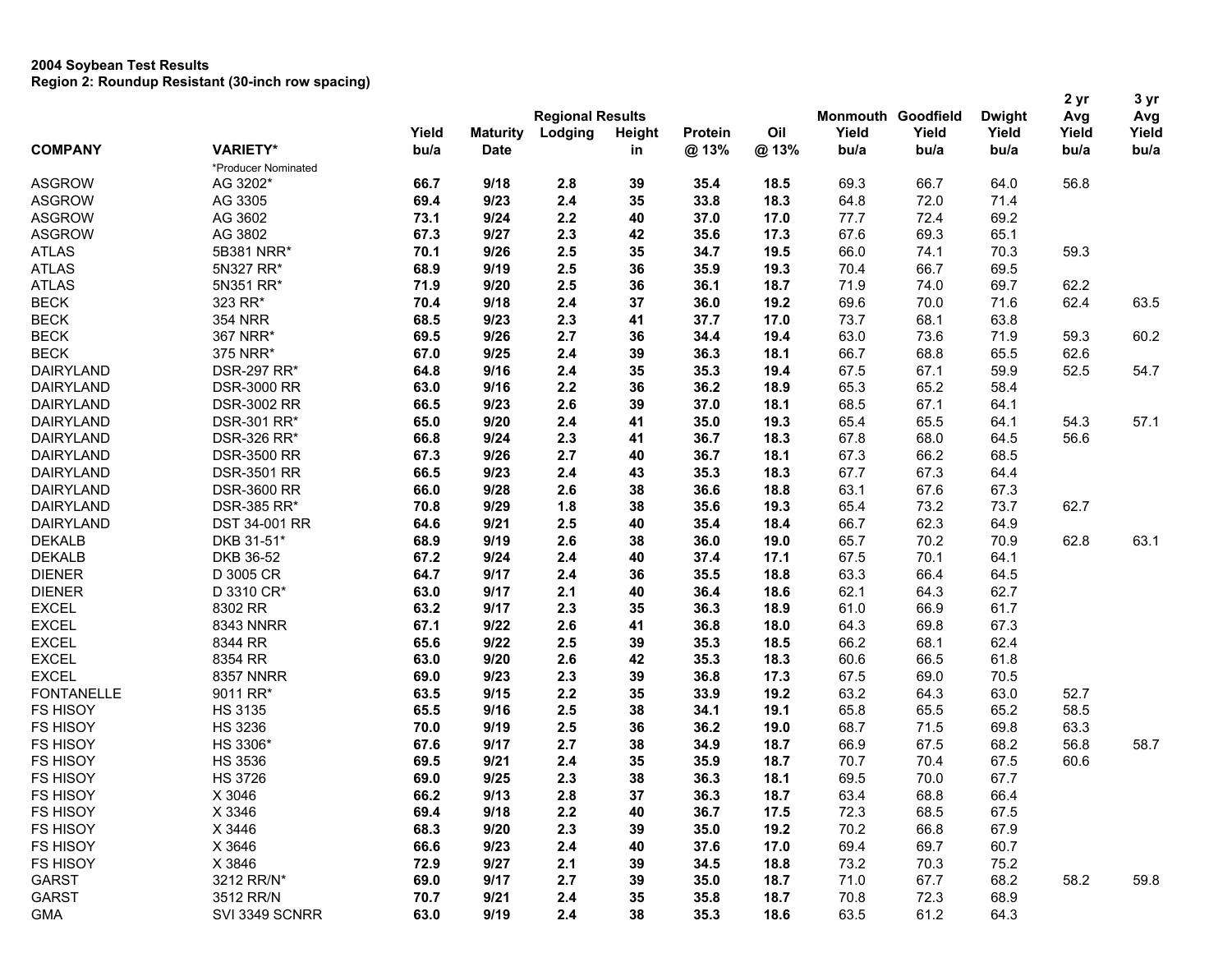|                       |                     |                         |                 |         |               |         |      |       |                           |               | 2 yr  | 3 yr  |
|-----------------------|---------------------|-------------------------|-----------------|---------|---------------|---------|------|-------|---------------------------|---------------|-------|-------|
|                       |                     | <b>Regional Results</b> |                 |         |               |         |      |       | <b>Monmouth Goodfield</b> | <b>Dwight</b> | Avg   | Avg   |
|                       |                     | Yield                   | <b>Maturity</b> | Lodging | <b>Height</b> | Protein | Oil  | Yield | Yield                     | Yield         | Yield | Yield |
| <b>COMPANY</b>        | <b>VARIETY*</b>     | bu/a                    | <b>Date</b>     |         | in            | @ 13%   | @13% | bu/a  | bu/a                      | bu/a          | bu/a  | bu/a  |
|                       | *Producer Nominated |                         |                 |         |               |         |      |       |                           |               |       |       |
| <b>GMA</b>            | SVI 3350 SCNRR      | 63.3                    | 9/14            | 2.6     | 40            | 36.0    | 18.7 | 65.4  | 63.1                      | 61.3          |       |       |
| <b>GMA</b>            | SVI 3455 SCNRR      | 60.4                    | 9/18            | 2.5     | 38            | 35.9    | 18.2 | 62.3  | 61.3                      | 57.6          |       |       |
| <b>GMA</b>            | SVI 3458 SCNRR      | 61.6                    | 9/16            | 2.5     | 44            | 35.7    | 18.8 | 62.7  | 61.9                      | 60.3          |       |       |
| <b>GOLDEN HARVEST</b> | H-3189 RR*          | 67.7                    | 9/15            | 2.8     | 39            | 34.3    | 19.0 | 70.0  | 68.8                      | 64.2          |       |       |
| <b>GOLDEN HARVEST</b> | H-3281 RR*          | 65.0                    | 9/19            | 2.3     | 36            | 37.0    | 18.0 | 65.1  | 66.2                      | 63.8          | 55.4  |       |
| <b>GOLDEN HARVEST</b> | H-3383 RR*          | 65.4                    | 9/20            | 2.8     | 40            | 36.7    | 18.2 | 65.9  | 66.0                      | 64.3          | 56.4  | 57.9  |
| <b>GREAT HEART</b>    | GT-345 CRR*         | 69.7                    | 9/22            | 2.5     | 35            | 35.7    | 18.7 | 68.9  | 71.8                      | 68.5          |       |       |
| <b>GREAT HEART</b>    | GT-360 CRR*         | 68.1                    | 9/25            | 2.4     | 38            | 36.5    | 18.1 | 68.1  | 69.0                      | 67.2          | 62.3  |       |
| <b>GREAT LAKES</b>    | GL 3007 RR*         | 67.4                    | 9/15            | 2.5     | 36            | 33.9    | 19.1 | 66.2  | 67.6                      | 68.4          | 55.0  |       |
| <b>GREAT LAKES</b>    | GL 3409 RR*         | 68.0                    | 9/17            | 2.6     | 39            | 34.9    | 18.8 | 68.6  | 66.9                      | 68.5          | 57.4  |       |
| <b>GREAT LAKES</b>    | GL 3619 RR*         | 67.4                    | 9/23            | 2.2     | 41            | 36.2    | 17.5 | 69.6  | 68.2                      | 64.4          |       |       |
| <b>HORIZON</b>        | H 301 RR            | 62.9                    | 9/16            | 2.2     | 36            | 36.2    | 19.1 | 61.9  | 68.6                      | 58.3          |       |       |
| <b>HORIZON</b>        | H 324 NRR*          | 62.4                    | 9/18            | 2.7     | 38            | 35.8    | 18.3 | 63.6  | 61.1                      | 62.6          | 54.0  |       |
| <b>HORIZON</b>        | <b>H 328 NRR</b>    | 68.3                    | 9/26            | 2.7     | 36            | 34.3    | 19.4 | 63.5  | 67.7                      | 73.8          | 57.9  | 59.7  |
| <b>HORIZON</b>        | <b>H333 NRR</b>     | 70.1                    | 9/20            | 2.2     | 40            | 36.2    | 17.7 | 71.9  | 69.5                      | 68.9          |       |       |
| <b>HORIZON</b>        | H 341 RR            | 63.0                    | 9/21            | 2.1     | 35            | 35.2    | 18.8 | 64.0  | 65.3                      | 59.7          | 52.7  |       |
| <b>HORIZON</b>        | H 352 NRR*          | 69.7                    | 9/21            | 2.6     | 37            | 35.9    | 18.6 | 71.0  | 70.2                      | 68.0          |       |       |
| <b>HORIZON</b>        | <b>H357 NRR</b>     | 70.8                    | 9/24            | 2.5     | 37            | 34.3    | 18.8 | 64.6  | 71.5                      | 76.4          |       |       |
| <b>HORIZON</b>        | H 374 NRR*          | 68.7                    | 9/24            | 2.3     | 38            | 36.3    | 18.2 | 70.4  | 69.1                      | 66.6          |       |       |
| <b>HUBNER</b>         | H 325 NRR*          | 62.3                    | 9/20            | 2.6     | 39            | 35.9    | 18.3 | 63.5  | 61.0                      | 62.5          |       |       |
| <b>KALTENBERG</b>     | <b>KB 335 RR</b>    | 68.5                    | 9/20            | 2.3     | 38            | 36.9    | 17.8 | 66.8  | 69.3                      | 69.4          |       |       |
| <b>KALTENBERG</b>     | <b>KB 354 RR</b>    | 67.3                    | 9/27            | 2.4     | 39            | 36.4    | 18.1 | 68.3  | 68.1                      | 65.6          |       |       |
| <b>KRUGER</b>         | 313 RR/SCN          | 68.3                    | 9/20            | 2.6     | 39            | 35.8    | 17.8 | 67.9  | 69.6                      | 67.2          |       |       |
| <b>KRUGER</b>         | 323 RR              | 64.9                    | 9/16            | 2.4     | 37            | 33.8    | 19.1 | 58.2  | 69.1                      | 67.3          |       |       |
| <b>KRUGER</b>         | 328 RR              | 66.1                    | 9/15            | 2.7     | 39            | 34.2    | 19.1 | 66.3  | 65.3                      | 66.8          |       |       |
| <b>KRUGER</b>         | 341 RR/SCN          | 66.8                    | 9/20            | 2.3     | 38            | 36.3    | 18.2 | 67.7  | 67.7                      | 64.9          |       |       |
| <b>KRUGER</b>         | 343 RR/SCN          | 66.8                    | 9/22            | 2.3     | 38            | 36.7    | 17.9 | 63.2  | 70.1                      | 67.1          |       |       |
| <b>KRUGER</b>         | 346 RR/SCN          | 68.4                    | 9/21            | 2.4     | 40            | 35.5    | 19.1 | 67.5  | 66.8                      | 70.8          |       |       |
| <b>KRUGER</b>         | 346A RR/SCN         | 67.2                    | 9/21            | 2.4     | 39            | 35.3    | 19.0 | 66.7  | 67.5                      | 67.5          |       |       |
| <b>KRUGER</b>         | 349 RR*             | 68.5                    | 9/18            | 2.5     | 35            | 36.0    | 19.1 | 67.0  | 68.7                      | 69.9          | 60.8  | 62.4  |
| <b>KRUGER</b>         | 355 RR/SCN*         | 70.1                    | 9/22            | 2.4     | 36            | 35.9    | 18.6 | 68.0  | 73.2                      | 69.2          | 61.9  |       |
| <b>KRUGER</b>         | 363 RR/SCN          | 68.5                    | 9/25            | 2.5     | 40            | 37.7    | 17.0 | 71.2  | 67.9                      | 66.3          |       |       |
| <b>KRUGER</b>         | 373 RR              | 70.8                    | 9/26            | 2.1     | 40            | 34.2    | 19.1 | 65.9  | 71.5                      | 74.9          |       |       |
| <b>KRUGER</b>         | 375 RR              | 66.4                    | 9/29            | 2.6     | 39            | 36.9    | 18.7 | 64.2  | 69.3                      | 65.7          |       |       |
| <b>KRUGER</b>         |                     |                         | 9/25            | 2.4     | 39            |         | 18.0 |       |                           | 69.7          | 64.6  | 65.4  |
|                       | 379 RR/SCN          | 71.0                    |                 |         |               | 36.7    |      | 73.0  | 70.2                      |               |       |       |
| <b>KRUGER</b>         | 379A RR/SCN         | 69.2                    | 9/24            | 2.2     | 38            | 36.5    | 18.1 | 71.0  | 70.2                      | 66.3          |       |       |
| <b>KRUGER</b>         | 380 RR/SCN*         | 68.8                    | 9/28            | 2.2     | 40            | 34.5    | 18.7 | 67.6  | 66.1                      | 72.8          | 62.2  |       |
| <b>KRUGER</b>         | 380A RR/SCN         | 70.2                    | 9/28            | 2.3     | 41            | 34.3    | 18.8 | 71.4  | 68.3                      | 71.0          |       |       |
| <b>KRUGER</b>         | 381 RR/SCN          | 68.4                    | 9/29            | 2.5     | 43            | 35.9    | 18.4 | 64.6  | 71.6                      | 68.9          |       |       |
| <b>KRUGER</b>         | 389 RR/SCN          | 74.2                    | 9/26            | 2.2     | 40            | 35.1    | 18.4 | 73.0  | 72.2                      | 77.5          |       |       |
| <b>KRUGER</b>         | 389A RR/SCN         | 74.6                    | 9/26            | 2.0     | 38            | 34.4    | 18.8 | 74.3  | 73.2                      | 76.4          |       |       |
| <b>KRUGER</b>         | 393 RR/SCN*         | 69.3                    | 9/29            | 2.6     | 37            | 35.4    | 18.9 | 68.1  | 70.4                      | 69.5          | 61.4  |       |
| <b>KRUGER</b>         | 404 RR*             | 71.4                    | 9/25            | 2.4     | 36            | 34.8    | 19.5 | 65.7  | 74.0                      | 74.5          | 60.5  |       |
| <b>LEWIS</b>          | 3005                | 66.4                    | 9/18            | 2.7     | 38            | 36.4    | 18.5 | 66.2  | 67.2                      | 65.8          |       |       |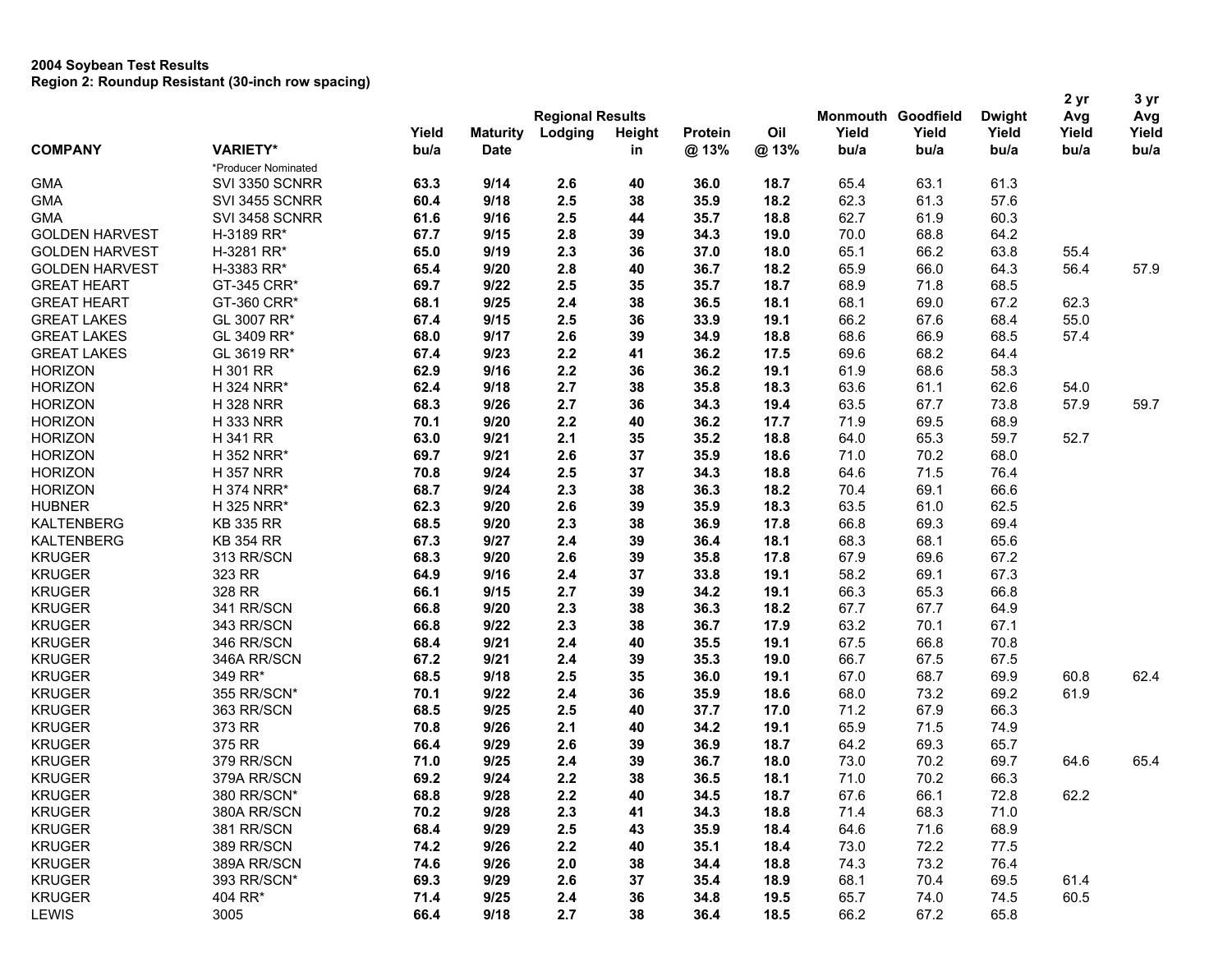|                       |                        |                         |                 |         |        |         |      |       |                           | 2 yr          | 3 yr  |       |
|-----------------------|------------------------|-------------------------|-----------------|---------|--------|---------|------|-------|---------------------------|---------------|-------|-------|
|                       |                        | <b>Regional Results</b> |                 |         |        |         |      |       | <b>Monmouth Goodfield</b> | <b>Dwight</b> | Avg   | Avg   |
|                       |                        | Yield                   | <b>Maturity</b> | Lodging | Height | Protein | Oil  | Yield | Yield                     | Yield         | Yield | Yield |
| <b>COMPANY</b>        | <b>VARIETY*</b>        | bu/a                    | <b>Date</b>     |         | in     | @13%    | @13% | bu/a  | bu/a                      | bu/a          | bu/a  | bu/a  |
|                       | *Producer Nominated    |                         |                 |         |        |         |      |       |                           |               |       |       |
| LEWIS                 | 3308                   | 68.4                    | 9/22            | 2.3     | 38     | 36.7    | 17.7 | 72.5  | 67.8                      | 64.9          |       |       |
| <b>LG SEEDS</b>       | C 3110 NRR*            | 69.4                    | 9/18            | 2.2     | 35     | 35.9    | 19.1 | 70.8  | 69.6                      | 67.7          |       |       |
| LG SEEDS              | C 3444 NRR*            | 69.6                    | 9/22            | 2.3     | 36     | 35.9    | 18.7 | 69.4  | 73.0                      | 66.5          |       |       |
| <b>MERSCHMAN</b>      | <b>CLEVELAND VIIRR</b> | 71.1                    | 9/26            | 2.3     | 36     | 34.3    | 19.7 | 65.7  | 72.5                      | 75.1          | 60.5  |       |
| <b>MERSCHMAN</b>      | <b>COOLIDGE IIIRR</b>  | 64.1                    | 9/21            | 2.7     | 39     | 36.7    | 18.1 | 62.6  | 63.3                      | 66.4          | 57.2  |       |
| <b>MERSCHMAN</b>      | <b>GRANT IIIRR</b>     | 70.7                    | 9/22            | 2.5     | 35     | 35.9    | 18.7 | 73.2  | 70.9                      | 68.0          | 61.0  |       |
| <b>MERSCHMAN</b>      | <b>KENNEDY 538RR</b>   | 69.5                    | 9/26            | 2.2     | 37     | 36.1    | 19.0 | 66.7  | 69.4                      | 72.3          |       |       |
| <b>MERSCHMAN</b>      | <b>WASHINGTON IXRR</b> | 69.4                    | 9/29            | 2.6     | 38     | 35.1    | 18.9 | 65.7  | 72.5                      | 70.0          | 60.5  | 60.8  |
| <b>MONIER</b>         | M 3331 RR              | 68.6                    | 9/21            | 2.4     | 40     | 36.6    | 17.6 | 71.4  | 69.8                      | 64.7          |       |       |
| <b>MUNSON</b>         | 8339 RR*               | 62.2                    | 9/18            | 2.0     | 35     | 36.0    | 18.7 | 65.9  | 64.0                      | 56.8          | 52.8  | 56.0  |
| <b>NK BRAND</b>       | S 31-V3*               | 66.1                    | 9/15            | 2.1     | 38     | 36.1    | 17.8 | 67.2  | 67.1                      | 64.0          |       |       |
| <b>NU-AG</b>          | 354 NRR*               | 70.4                    | 9/21            | 2.3     | 37     | 35.9    | 18.7 | 71.9  | 72.9                      | 66.5          |       |       |
| <b>PIONEER</b>        | 93M10*                 | 69.0                    | 9/19            | 2.8     | 41     | 34.2    | 19.0 | 72.3  | 68.1                      | 66.6          |       |       |
| <b>PIONEER</b>        | 93M11                  | 65.6                    | 9/14            | 1.9     | 35     | 35.0    | 20.1 | 65.6  | 66.8                      | 64.5          |       |       |
| <b>PIONEER</b>        | 93M30                  | 68.9                    | 9/16            | 2.7     | 37     | 34.9    | 18.9 | 66.5  | 68.8                      | 71.5          |       |       |
| <b>PIONEER</b>        | 93M50                  | 68.3                    | 9/20            | 2.3     | 44     | 35.5    | 18.1 | 68.2  | 67.7                      | 68.9          |       |       |
| <b>PIONEER</b>        | 93M60*                 | 66.7                    | 9/25            | 2.7     | 43     | 36.2    | 18.3 | 65.8  | 68.2                      | 66.2          |       |       |
| PRAIRIE BRAND         | PB-3123 RR             | 64.1                    | 9/16            | 2.7     | 38     | 34.1    | 19.1 | 64.7  | 66.1                      | 61.6          |       |       |
| PRAIRIE BRAND         | PB-3383 NRR            | 68.5                    | 9/18            | 2.5     | 37     | 36.2    | 19.0 | 67.5  | 70.0                      | 68.0          |       |       |
| PRAIRIE BRAND         | PB-3732 RR             | 67.8                    | 9/23            | 2.4     | 40     | 36.3    | 17.6 | 68.4  | 69.4                      | 65.7          |       |       |
| <b>QUALITY PLUS</b>   | Q 344 RR               | 70.1                    | 9/21            | 2.4     | 36     | 36.0    | 18.8 | 70.6  | 71.1                      | 68.5          |       |       |
| <b>QUALITY PLUS</b>   | Q 370 RR*              | 69.7                    | 9/24            | 2.4     | 39     | 36.6    | 18.0 | 69.6  | 73.1                      | 66.2          |       |       |
| <b>ROESCHLEY</b>      | 4351 CRR               | 69.5                    | 9/21            | 2.5     | 39     | 36.3    | 17.6 | 71.3  | 69.3                      | 67.8          |       |       |
| <b>ROESCHLEY</b>      | 5345 CRR*              | 67.2                    | 9/21            | 2.1     | 43     | 36.2    | 17.5 | 71.2  | 65.6                      | 64.8          | 58.9  |       |
| <b>SIEBEN</b>         | <b>CR 34</b>           | 63.8                    | 9/20            | 2.3     | 39     | 35.0    | 18.2 | 64.3  | 63.7                      | 63.5          |       |       |
| <b>SIEBEN</b>         | <b>SS 3203 NRR</b>     | 62.1                    | 9/19            | 2.8     | 40     | 35.9    | 18.1 | 59.3  | 63.3                      | 63.8          | 53.3  | 56.3  |
| <b>SIEBEN</b>         | <b>SS 3304 NRR</b>     | 66.5                    | 9/24            | 2.6     | 41     | 36.9    | 18.1 | 68.3  | 65.0                      | 66.1          |       |       |
| <b>SIEBEN</b>         | <b>SS 3704 NRR</b>     | 70.7                    | 9/27            | 2.3     | 35     | 34.4    | 19.4 | 65.1  | 74.1                      | 72.9          |       |       |
| <b>STINE</b>          | S 3242-4               | 67.7                    | 9/20            | 2.3     | 38     | 35.4    | 19.1 | 65.7  | 68.2                      | 69.2          |       |       |
| <b>STINE</b>          | S 3532-4               | 69.2                    | 9/21            | 2.3     | 36     | 35.8    | 18.7 | 67.6  | 70.6                      | 69.3          |       |       |
| <b>STINE</b>          | S 3600-4               | 69.1                    | 9/25            | 2.1     | 40     | 34.4    | 19.1 | 65.0  | 68.9                      | 73.4          |       |       |
| <b>STINE</b>          | S 3632-4*              | 70.2                    | 9/26            | 2.4     | 36     | 34.2    | 19.5 | 66.2  | 72.6                      | 71.7          | 59.1  | 60.1  |
| <b>STINE</b>          | S 3832-4               | 69.3                    | 9/29            | 2.4     | 37     | 35.2    | 18.9 | 67.9  | 71.2                      | 68.8          |       |       |
| <b>STONE</b>          | <b>HC-2344 NRR</b>     | 68.8                    | 9/21            | 2.3     | 36     | 36.0    | 18.6 | 65.0  | 71.2                      | 70.1          | 61.9  |       |
| <b>STONE</b>          | <b>HC-2373 NRR</b>     |                         | 9/24            | 2.5     | 41     | 36.2    | 18.1 |       | 68.7                      | 67.0          | 63.9  |       |
|                       |                        | 70.0                    |                 | 2.3     | 41     |         | 17.4 | 74.4  |                           |               |       |       |
| <b>TRISLER TRISOY</b> | 3144 RR(CN)            | 70.2                    | 9/20            |         |        | 36.7    |      | 72.8  | 72.2                      | 65.6          |       |       |
| <b>TRISLER TRISOY</b> | 3343 RR(CN)            | 68.7                    | 9/20            | 2.3     | 41     | 35.3    | 19.1 | 69.8  | 69.1                      | 67.3          |       |       |
| <b>WILKEN</b>         | 3410 RR                | 66.2                    | 9/15            | 2.7     | 39     | 34.3    | 19.1 | 66.0  | 69.2                      | 63.5          |       |       |
| <b>WILKEN</b>         | 3411 NRR*              | 68.7                    | 9/18            | 2.6     | 36     | 36.2    | 19.0 | 67.5  | 68.0                      | 70.6          | 62.3  |       |
| <b>WILKEN</b>         | 3419 NRR*              | 66.5                    | 9/17            | 2.4     | 37     | 34.4    | 19.0 | 64.3  | 67.7                      | 67.7          | 56.1  | 57.7  |
| <b>WILKEN</b>         | 3421 NRR               | 63.3                    | 9/18            | 2.7     | 40     | 35.8    | 18.2 | 63.3  | 62.9                      | 63.7          | 54.9  |       |
| <b>WILKEN</b>         | 3425 NRR               | 70.5                    | 9/20            | 2.3     | 40     | 36.6    | 17.6 | 74.7  | 69.8                      | 66.9          |       |       |
| <b>WILKEN</b>         | 3470 CRR               | 63.0                    | 9/25            | 2.3     | 38     | 34.9    | 18.2 | 63.6  | 60.9                      | 64.5          |       |       |
| <b>WILKEN</b>         | 3473 NRR               | 68.1                    | 9/22            | 2.3     | 37     | 36.5    | 18.0 | 66.4  | 71.8                      | 66.1          | 62.9  |       |